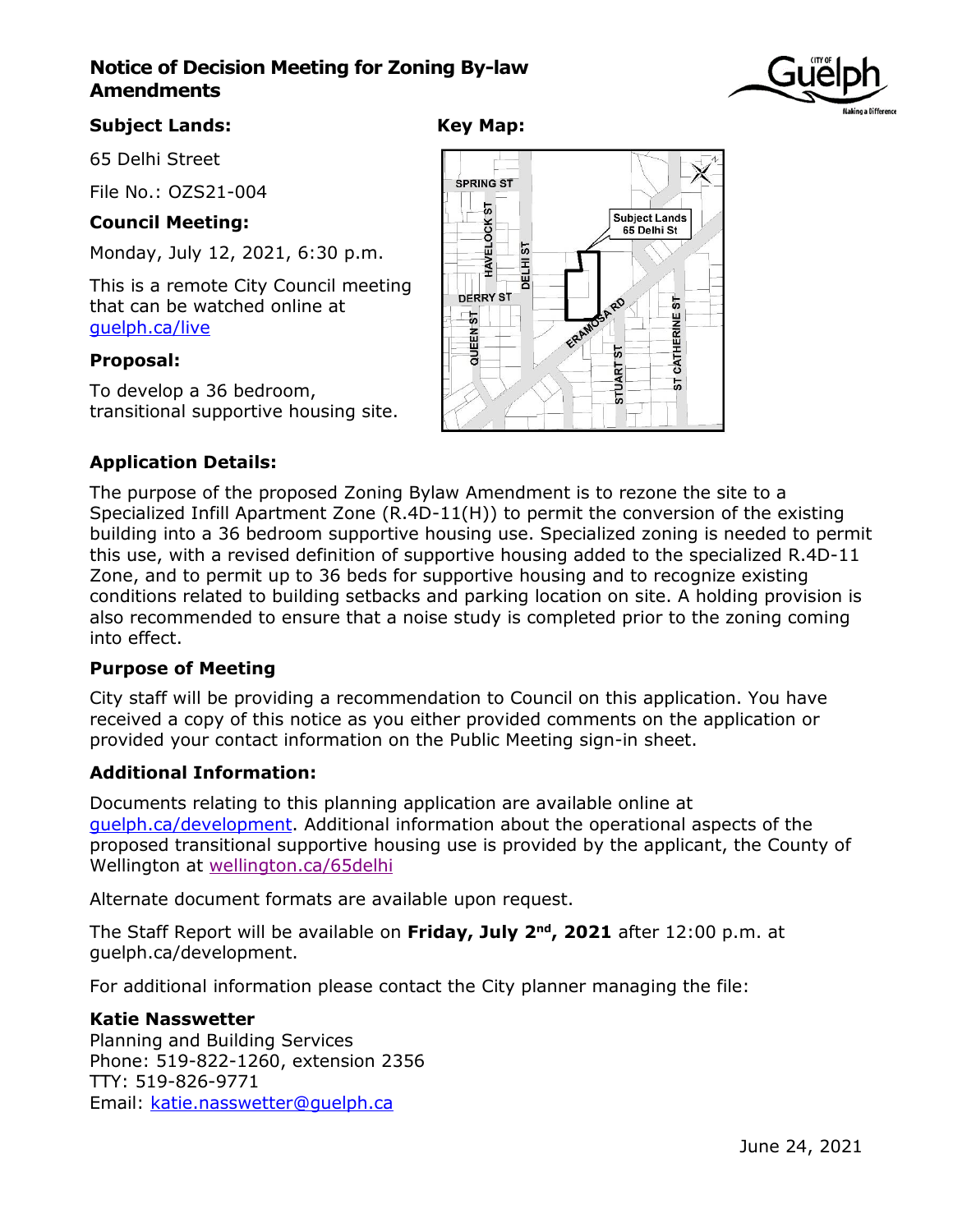#### **How to Get Involved:**

The public is invited to watch the remote meeting on [guelph.ca/live](http://guelph.ca/live) and participate by submitting written comments and/or speaking to the application.

To submit written comments:

- You can submit written comments via email to [clerks@guelph.ca](mailto:clerks@guelph.ca) and [katie.nasswetter@guelph.ca](mailto:katie.nasswetter@guelph.ca) no later than 10:00 a.m. on Friday, July 9<sup>th</sup>, 2021 to ensure your comments are included in the City Council Agenda (attachments must not exceed 20 MB);
- You can mail written comments to Guelph City Clerk, 1 Carden Street, Guelph ON N1H 3A1 or place them in the mail slot beside the main entrance to City Hall no later than 10:00 a.m. on Friday, July 9th, 2021.

To speak to the application:

- If you wish to speak to the application, please contact the Clerk's Department no later than 10:00 a.m. on Friday, July  $9<sup>th</sup>$ , 2021 by any of the following ways:
	- Register online at quelph.ca/delegation
	- By phone at 519-837-5603 or TTY 519-826-9771
	- By email to [clerks@guelph.ca](mailto:clerks@guelph.ca)

When we receive your registration, we will send you a confirmation message and instructions for participating in the remote Council meeting.

#### **How to Stay Informed:**

If you wish to be notified of the City Council decision on this application you must make a written request to the City Clerk by way of email or regular mail as listed above.

#### **Appeals Information:**

If a person or public body would otherwise have an ability to appeal the decision of the Council of the City of Guelph to the Local Planning Appeal Tribunal but the person or public body does not make oral submissions at a public meeting or make written submissions to the City of Guelph before the by-law is passed, the person or public body is not entitled to appeal the decision.

If a person or public body does not make oral submissions at a public meeting, or make written submissions to the City of Guelph before the by-law is passed, the person or public body may not be added as a party to the hearing of an appeal before the Local Planning Appeal Tribunal unless, in the opinion of the Tribunal, there are reasonable grounds to do so.

#### **Notice of Collection of Personal Information:**

Personal information is being collected in order to gather feedback and communicate with interested parties regarding this development proposal. Information provided or presented at a public meeting is considered a public record and may be posted on the City's website or made public upon request.

This information is collected under the authority of the Planning Act, R.S.O. 1990, cP.13. Questions about this collection should be directed to the Information and Access Coordinator at 519-822-1260 extension 2349 or [privacy@guelph.ca.](mailto:privacy@guelph.ca)